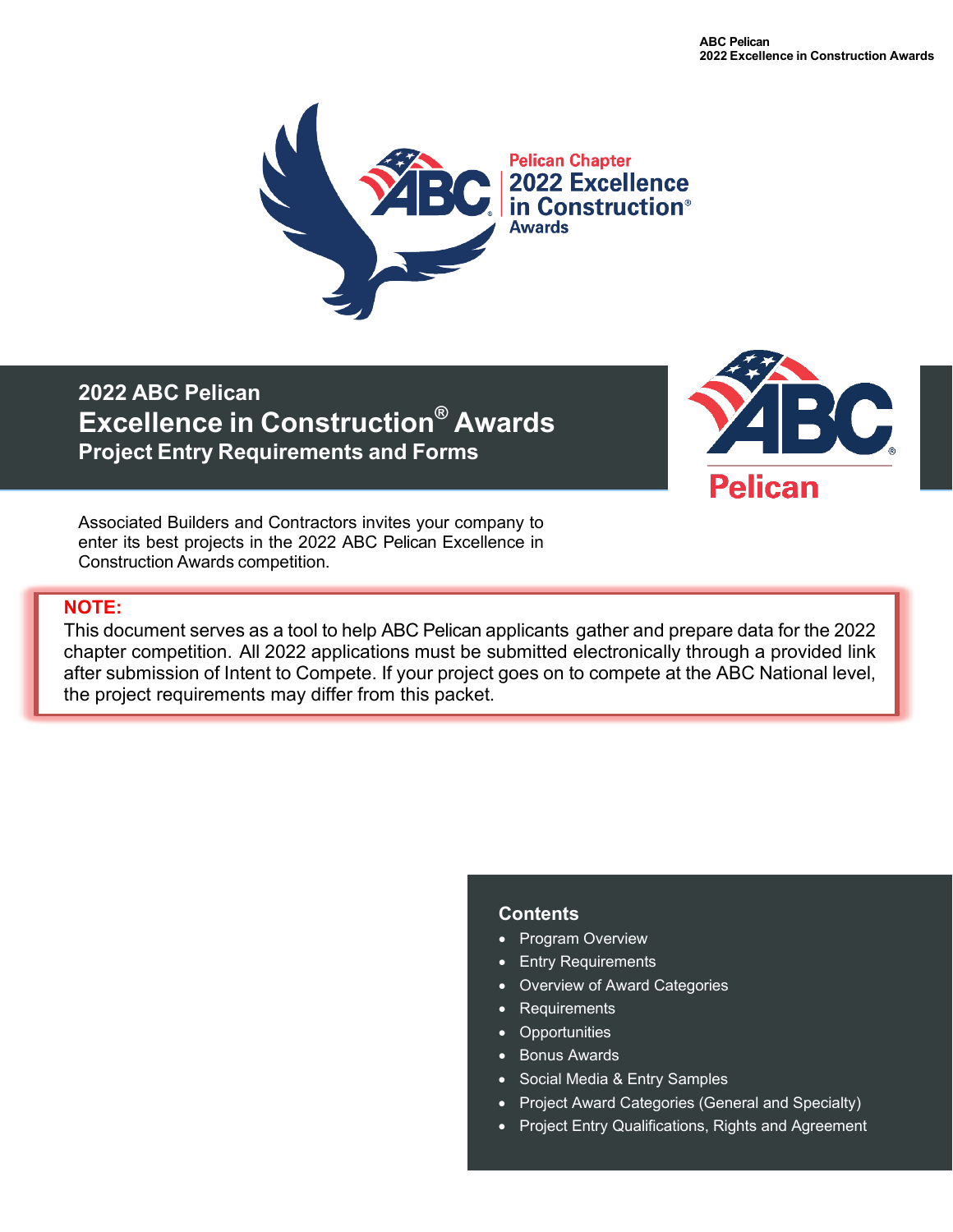## **Program Overview**

Your company has the opportunity to compete for honors in the construction industry's premier annual awards program—the ABC Pelican Chapter Excellence in Construction Awards competition—that recognizes the outstanding merit shop projects of the year. Use this application and the enclosed forms to enter your company's best project(s).

All award winners will be recognized at the awards celebration on December 9th in Baton Rouge. The ceremony will feature a multimedia presentation highlighting the Excellence and Merit winners, and an elegant printed program highlighting each award-winning project. All winners will be recognized on the ABC Pelican website and in the ABC Newsletter: Merit Shop Message, and news releases will be distributed to local media outlets.

Projects will be evaluated on safety, execution of design, craftsmanship, attention to detail, installation and other considerations. Winners at the local level are eligible, and encouraged, to participate in the ABC National awards competition.

# **Entry Requirements**

Each entry must follow the entry requirements outlined in this award application. You may email questions to [lruss@abcpelican.com.](mailto:lruss@abcpelican.com.)

## **ABC Membership**

Only ABC Pelican contractor members are eligible to enter. Projects completed through a joint venture must include a document outlining the ownership percentage and responsibilities of each partner. Include the document with the Project Information section. If the majority partner is an ABC Pelican member, but not all partners are ABC Pelican members, only the majority contractor is eligible to enter. If your project was completed by a joint venture and not all parties are ABC Pelican members, email [lruss@abcpelican.com](mailto:lruss@abcpelican.com) for eligibility requirements.

#### **Safety Policy**

A company that experiences a safety-related fatality of a direct employee in the United States within the current program year\* is NOT eligible for an Excellence in Construction Award. If a subsidiary is a direct ABC member versus part of a larger holding company member, then the subsidiary with a safety-related fatality is not eligible, but another subsidiary of the same holding company may be. Furthermore, all EIC award winners have a continuing duty to inform ABC of a safety-related fatality that occurred after the end of the current program year until the time of the awards program. Such a fatality will nullify the EIC award. After the judging process and prior to the awards program, ABC will request that an award winner confirm that a safety-related fatality did not occur. Failure to respond to the request will also nullify the EIC award.

A company that experienced a safety-related fatality of a direct employee in the United States within two or three years of the current program year\* is required to provide additional information regarding action that has been taken following the fatality.

No project that involves prime, multi-prime or sub-trade contractors with a safety-related fatality is eligible to be considered for an award.

If there is a question regarding this policy and application requirement, the applicant may request clarification from ABC Pelican staff by emai[l lruss@abcpelican.com](mailto:lruss@abcpelican.com) prior to submission of the project.

## **Project Entry Deadlines**

- **Completion of Project** Projects must be completed within the program year (Oct. 16, 2021-Oct. 15, 2022)
- **Online Project Registration (Intent to Compete)** Projects must be registered online no later than Thursday, August 4, 2022.
- **Submission Deadline** Entries must be completed online no later than Thursday, September 8, 2022.
- **Project Entry Fee** Each project must be submitted with online payment in the amount of \$350. Payment must be received before Thursday, September 8, 2022 and is non-refundable.

Specific questions may be directed to the ABC Pelican office by sending an email to Iruss@abcpelican.com. Frequently asked questions and application tips are listed at abc.org/eic.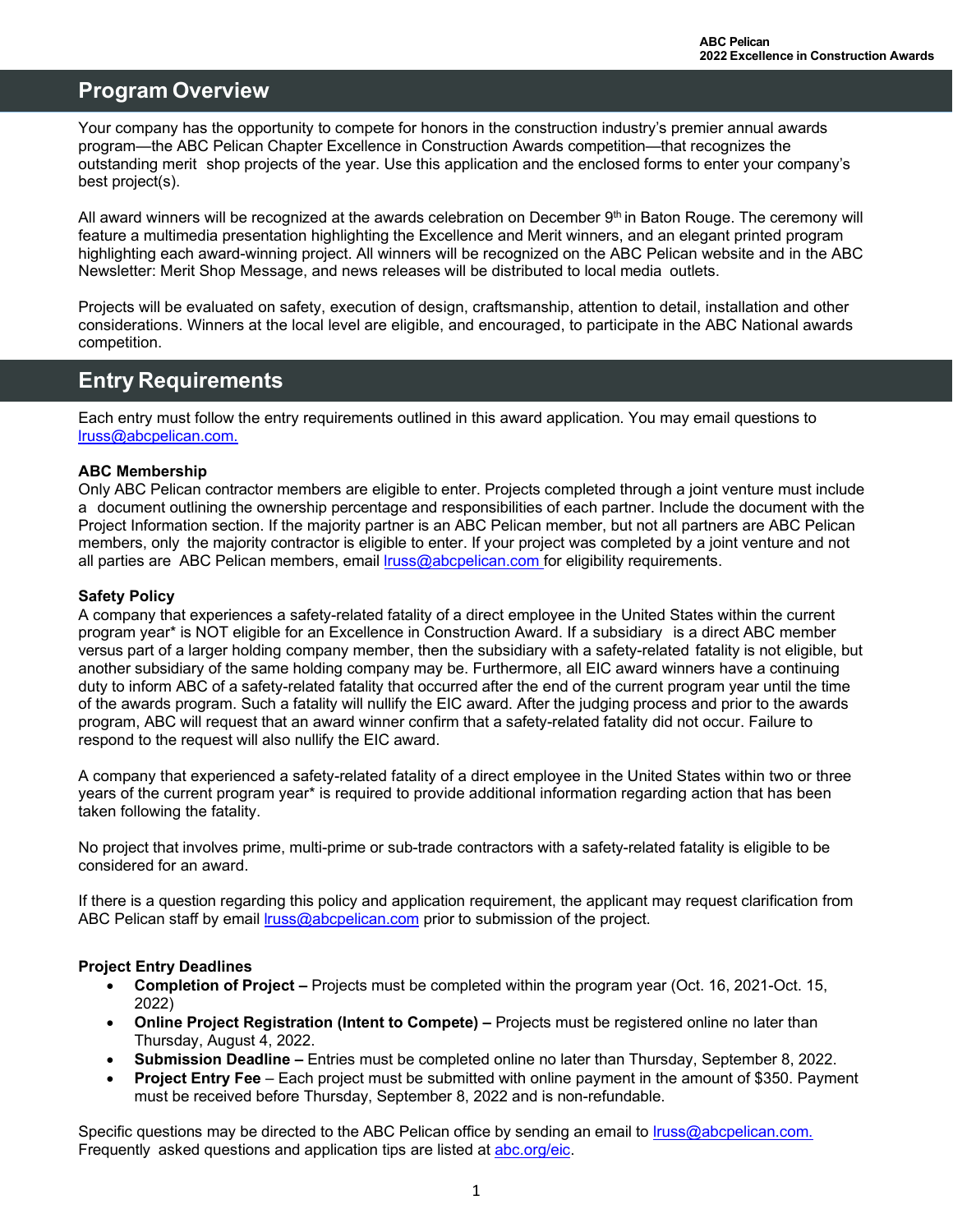## **Overview of Awards**

Awards may be presented in up to 52 categories. For further descriptions of each category, view pages 8 and 9.

Entries must earn a cumulative minimum of 85 points to be eligible to win an Excellence Award and must earn a cumulative total of at least 70 points to qualify for Merit Award. Only one Excellence Award may be given in each category.

## **Excellence Award**

Award winners will receive a custom ABC Pelican Excellence award. Winners at this level will have the opportunity to showcase their project through an interview featured at the awards presentation.

## **Merit Award**

Award winners will receive a custom ABC Pelican Merit award. Winners at this level will be featured in the awards presentation highlighting the details of the project.

## **Pelican Award**

Awarded to the project submission with the most subcontractors or suppliers who are ABC Pelican Chapter members. Subcontractor or Suppliers must be members of ABC Pelican at time of submission.

## **Project of the Year Award**

The project with the highest points accumulated overall will be honored with this award.

## **Requirements: Intent-to-Compete/Registration (5 points)**

- Company
- ❖ Project title
- $\div$  Project location (city, state if in the United States)
- Final contract amount (ABC will keep the information confidential, if required)
- Category
- ❖ Applicant name, job title, phone and email
- Submit non-refundable submission fee: \$350 per entry

## **Read Each Section Carefully**

The panel of judges represents a cross section of construction industry experts, including owners, architects, engineers and other industry leaders. The competition is comparative, using a point system to assist in the comparisons. A project entry can earn a total possible score of 100 points. The different evaluative sections and their point values are listed below. Answers to questions should be clear and succinct, as directed; the quality of an entry's presentation will have a great impact on its opportunity to win.

## **Overall Presentation and Conformance to Entry Requirements**

Uploaded documents should be pleasing to the eye and legible. Points will be deducted for font that is too small to easily read, as well as grammatical/typographical errors.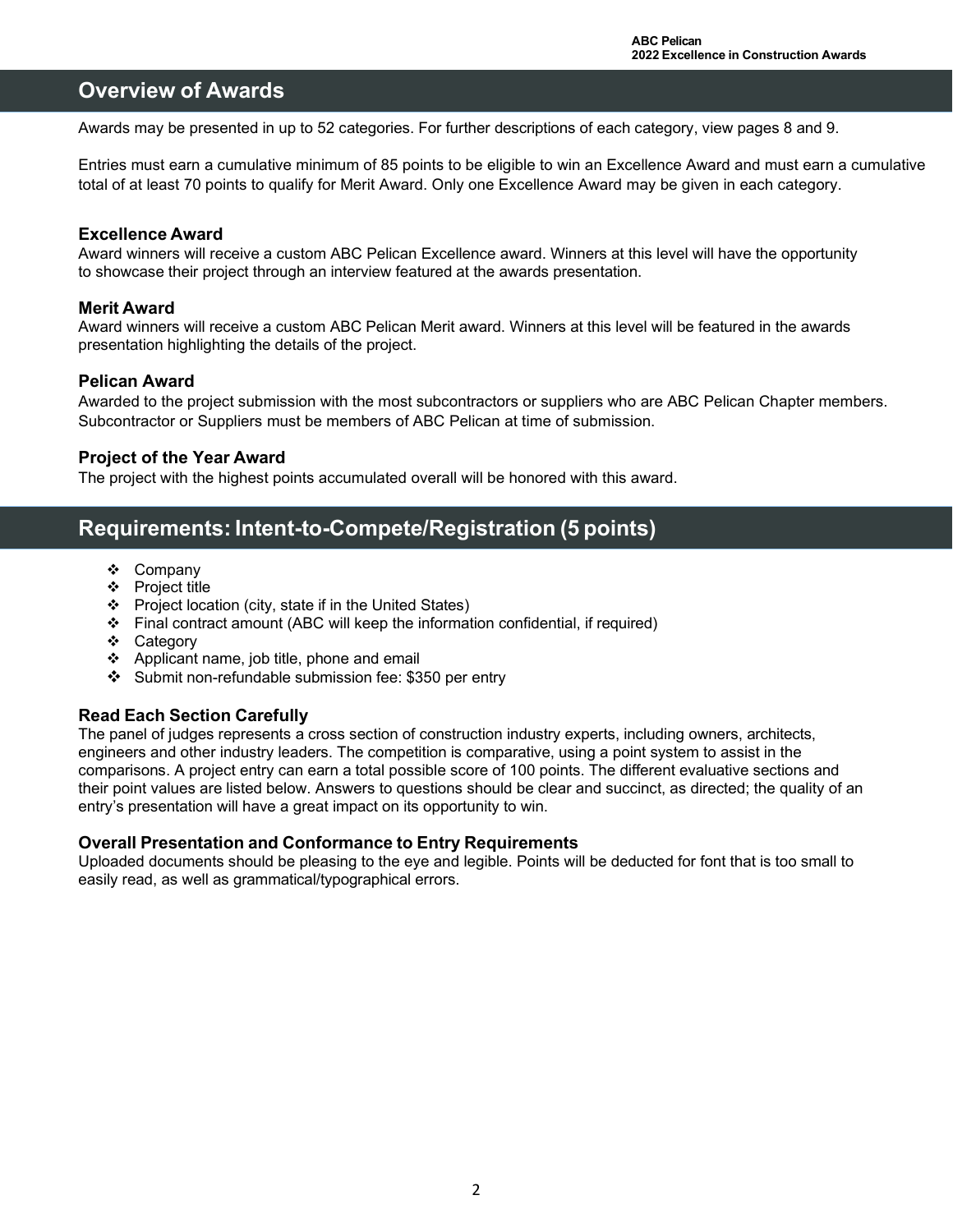# **Requirements: Project Information**

- Contractor name, principal, title, mailing address and phone
- Business ownership: women-owned/minority-owned/both/neither
- $\div$  Primary award contact name, title, phone and email
- $\div$  Is this project in the United States? Provide the project address.
- $\div$  Final contract amount (indicate if this is confidential)
- Did any prime, multi-prime, or sub-trade contractor on this project have a safety-related fatality on this project? If yes, the *project* is not eligible.
- Did the applying member company have a safety-related fatality in the United States with the current program year (Oct. 16, 2021-Oct. 15, 2022)? If yes, the *company* is not eligible.
- Architect firm, contact name, title and email
- $\div$  Engineer firm, contact name, title and email
- $\clubsuit$  General contractor firm, contact name, title and email (if the applicant is a subcontractor)
- Client/owner firm, contact name, title and email
- ❖ Starting date of construction
- Substantial completion date of construction
- Was this project completed by a joint venture? If yes, are all parties of the joint venture members of ABC Pelican? On a one-page document, outline the ownership percentage and responsibilities of each partner.
- $\cdot \cdot$  Was this a design-build project, with design and construction services under one contract with a single point of responsibility?
- $\cdot \cdot$  Write a brief project description between 30 and 40 words highlighting the most impressive/unique aspects of the job. If the project is an Excellence Award recipient, the project description (subject to editing by ABC Pelican) will appear in the onsite event program.

# **Requirements: Contracted Scope (10 points)**

Ensuring legibility when selecting font design and size, provide a description (no more than one full page) of the scope for this project with the following information:

- Type of construction (i.e. Lump Sum, Time & Materials, Construction Management at Risk, Cost Plus, etc.)
- Size of project
- Contract value
- Duration of project
- Percentage of labor that is self-performed
- Include list of any subcontractors, suppliers or associates/industry professionals (This information will be used to determine the recipient of the Pelican Award).
- Describe the opportunities you provided to the construction community to participate based on merit.

PDF format is required.

\*\*Samples of Contracted Scopes may be viewed online at abc.org/eic\*\*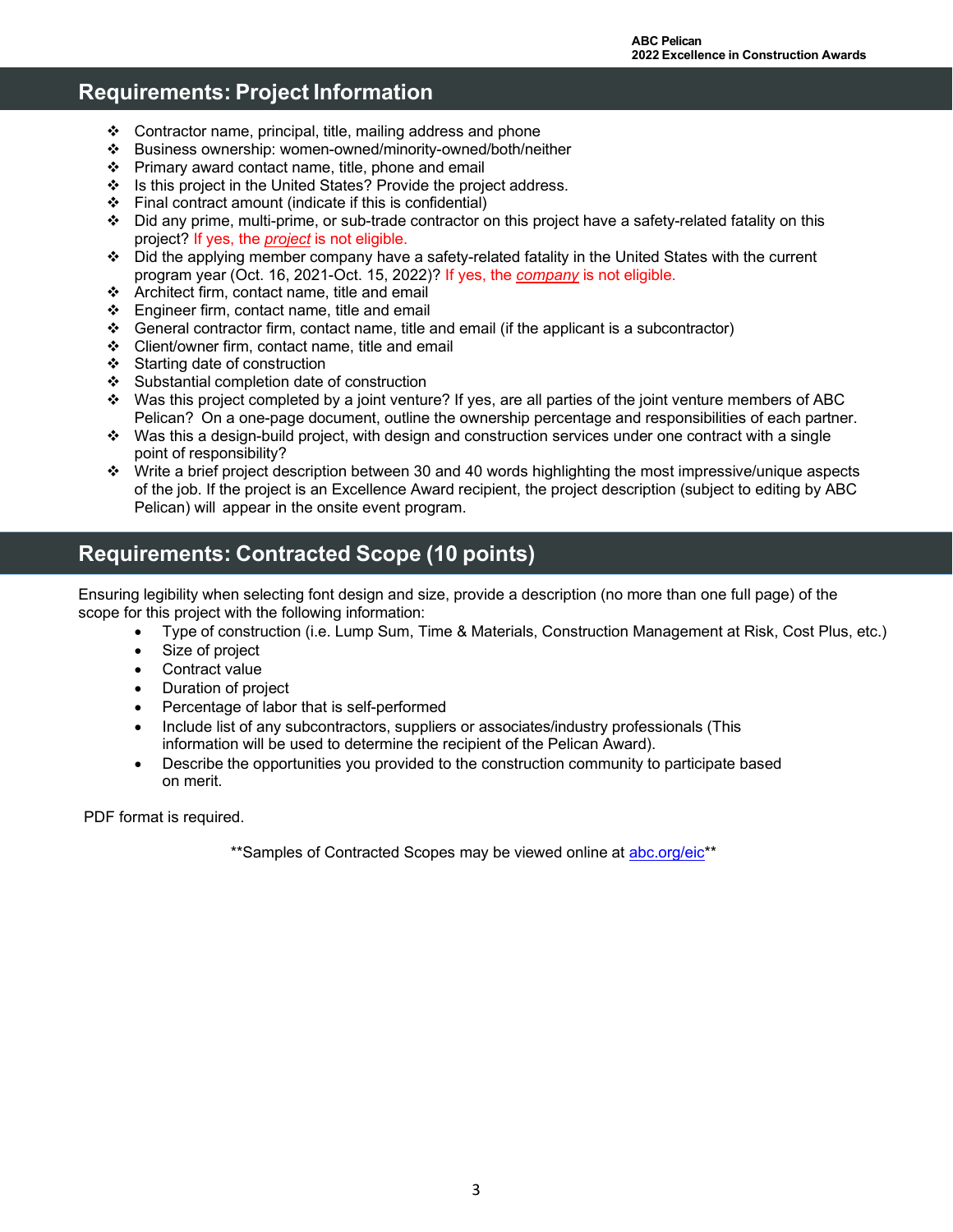# **Requirements: Project Narrative (30 points)**

Ensuring legibility when selecting font design and size, provide a written narrative (no more than four pages\*) indicating why this project is special and why it qualifies for a national award. The focus of the narrative should be the construction (i.e. erection, installation, modification, grade footprint, etc.) of the project. Four pages are highly recommended and photos/images may be incorporated. Be sure to include the following items:

- Describe any innovative programs relating to quality control
- Describe any innovative programs relating to scheduling
- Describe any value analysis/engineering process used on the project
- Indicate any special obstacles you overcame in completing the project
- Describe any difficulties or extenuating circumstances encountered in completing the project
- Describe any innovative programs or methods relating to productivity

#### PDF format is required.

\*Projects entered into the Community/Public Service categories are allowed one additional page (for a total of five pages) dedicated to describing why the project qualifies for the category. This will be uploaded separately following the project narrative and should include a detailed description of the resources your company donated.

## **Requirements: Photographs (8 points)**

Submit up to 10 high-quality photographs in jpg or png format only. It is recommended to include photos that are relevant to the challenges and solutions outlined in the narrative. To obtain maximum points, all projects should include "in progress" photos in addition to the completed project. Restoration and Renovation projects should also include "before and after" images.

- Single jpg files may include up to two photographs, but no more than four files should include split images.
- Provide a descriptive caption for each file in the text box provided, but keep the photograph free of any labels, captions and borders/framing. Each caption should not exceed 50 words.
- Ensure the photographs are free of any safety violations.
- Ten photographs are strongly recommended. Files should be a minimum of 300 DPI resolution and in jpg or png format. No PDFs are allowed.

Occasionally, entrants have asked that certain photos not be used in programs or on public sites, due to certain sensitivities, such as the exterior layout of an embassy. Indicate if any of the photos submitted above meet this condition and specify which ones must remain private. This must be indicated in the photo file name as "for judging purposes only".

If any photos being submitted were taken by a third-party photographer, the photographer's written authorization to use the photos is required. In order to comply, you must upload a copy of the signed licensing agreement found at abcpelican.org/eic with the photographer's signature. No changes are allowed to this document.

## **Requirements: Safety (31 points)**

A company that experiences a safety-related fatality of a direct employee in the United States within the current program year (Oct. 16, 2021-Oct. 15, 2022) is NOT eligible for an Excellence in Construction Award. If a subsidiary is a direct ABC member versus part of a larger holding company member, then the subsidiary with a safety-related fatality is not eligible, but another subsidiary of the same holding company may be.

A company that experienced a safety-related fatality of a direct employee in the United States within two or three years of the current program year is required to provide additional information regarding action that has been taken following the fatality (details on the next page).

No project that involves a prime, multi-prime, subcontractor or any trade-related work (regardless of the type of contract) with a safety-related fatality is eligible for an Excellence in Construction Award.

If there is a question regarding these application requirements, the applicant should request clarification from the National EIC Committee prior to submission by emailing [lruss@abcpelican.org](mailto:lruss@abcpelican.org)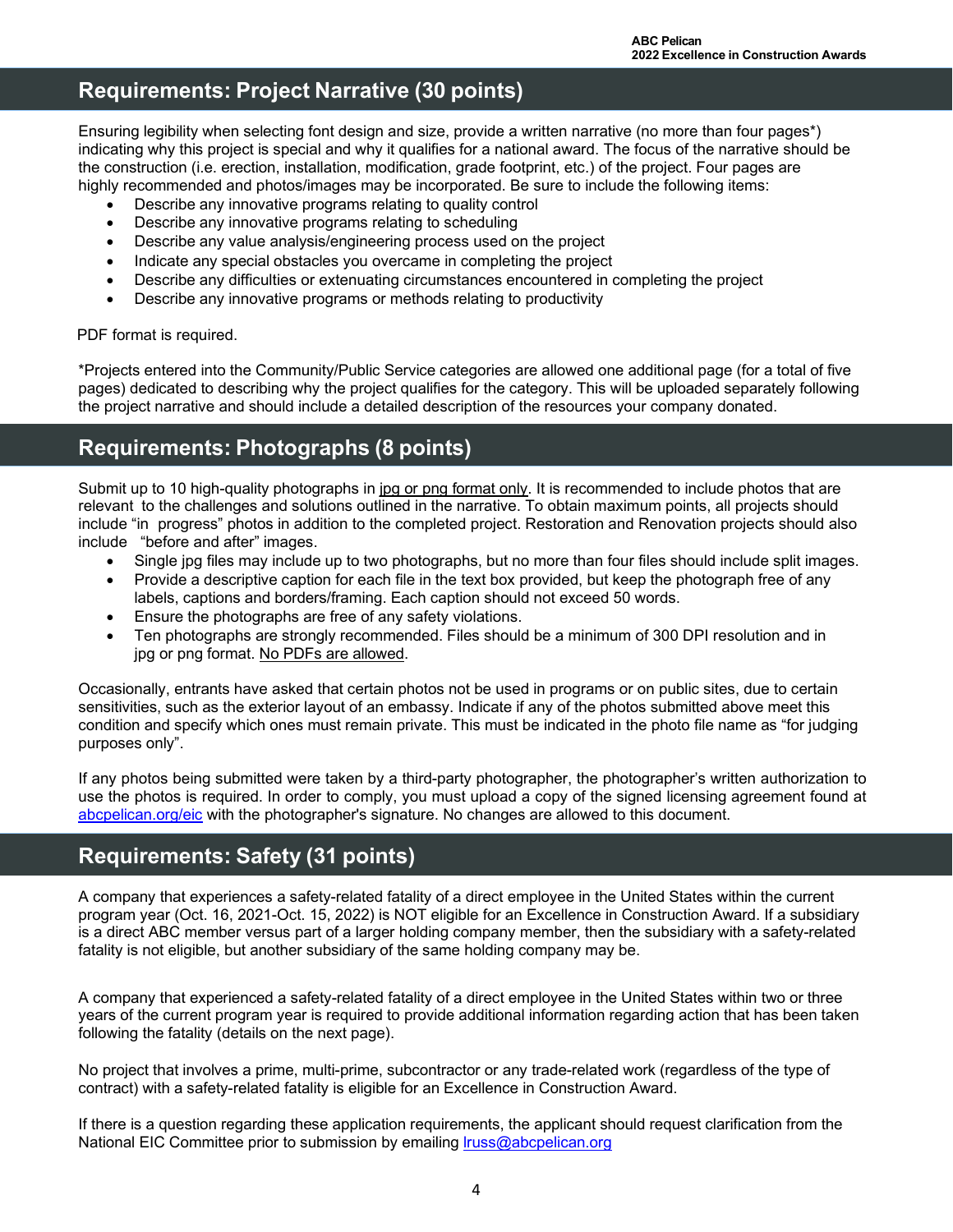## **Requirements: Safety continued**

- Did the applying company have a safety-related fatality within the current program year—Oct. 16, 2021- Oct. 15, 2022? If yes, your company is not eligible.
- Did your company have a safety-related fatality within two or three years of the current program year— Oct. 16, 2019-Oct. 15, 2022? If yes, answer the questions below.
	- What was the violation type as determined by OSHA (i.e. Willful, Serious, Repeated, Other-thanserious, No violation was cited)?
	- Date and location of incident
	- Were there any fines, citations or penalties issued? If so, by whom (i.e. OSHA, Police, DOT, etc.)?
	- Provide a written report up to five pages that details the following:
	- A full account of the incident and the investigation
	- What corrective actions were taken immediately?
	- What corrective actions were taken culturally?
	- How was accountability addressed?
	- What procedural changes were made?
	- Was an overall evaluation of the company's safety policies, and if so, what changes were made?
	- If the fatality occurred three years out from this program year—Oct. 16, 2019-Oct. 15, 2022, provide details as to how your company has implemented the changes discussed above and how it has affected the overall safety performance.
- $\div$  Did this project have a safety-related fatality? If yes, this project is not eligible.
- Include copies of the project-specific OSHA Form 300 and OSHA Form 300A for your company. If project-specific forms are not available, you may include completed forms for all the year(s) the project was under construction, including a year-to-date form if the contract was completed in the current program year. If you are submitting annual forms, they must be specific to the office location that completed the work and all recordables specific to the project being submitted must be highlighted. **All personal information must be redacted**. If omitted, your company is not eligible.
- Has your company signed the Construction Coalition for a Drug- and Alcohol-Free Workplace's pledge at drugfreeconstruction.org? If no, your company is not eligible.
- $\div$  Does your company have a written substance abuse policy? If yes, provide a copy of the table of contents and explain how it was implemented on the project.
- Does your company have a written Safety and Health Policy Manual? If yes, include its table of contents or provide a one-page summary. If no, your company is not eligible.
- Was a site-specific Safety and Health Policy Manual developed for this project? If yes, include its table of contents or provide a one-page summary.
- Provide the project's organizational chart identifying the person responsible for safety.
- Does your company conduct a new employee safety orientation? If yes, include a copy of the agenda.
- Were toolbox safety meetings held with employees? If yes, were these meetings documented and what was the frequency of meetings? Include a one-page summary or an example up to two pages.
- Did your company regularly establish pre-task safety planning prior to beginning work on this project? If yes, provide at least one example.
- $\div$  Did your company have a process in place to record near-miss cases on this project? If yes, provide supporting documentation of this process and how your company uses this information. Note this does not indicate near-misses occurred.
- Was specialized training conducted on this project? If yes, indicate types on a separate page.
- Provide additional information regarding any innovative safety and health programs used on this project or the company's overall safety program.
- Calculate your company's Total Recordable Incident Rate (TRIR) = Number of recordable accidents x 200,000 / total manhours for the project
	- Total work hours for all disciplines included in your contract on this project
	- Company NAICS and SIC codes
	- Number of OSHA-recordable accidents on this project
	- Number of OSHA job transfer or restriction cases on this project
	- Number of OSHA days away from work cases on this project

\*General contractors and construction managers also must include all specialty contractors' hours and recordables on this project.

- For general contractors or construction managers: Do you require accident reports from specialty contractors? If yes, provide information on the process.
- $\cdot \cdot$  Provide the name, title, phone, email and signature for the person responsible for safety on this project and attesting to these accident rates.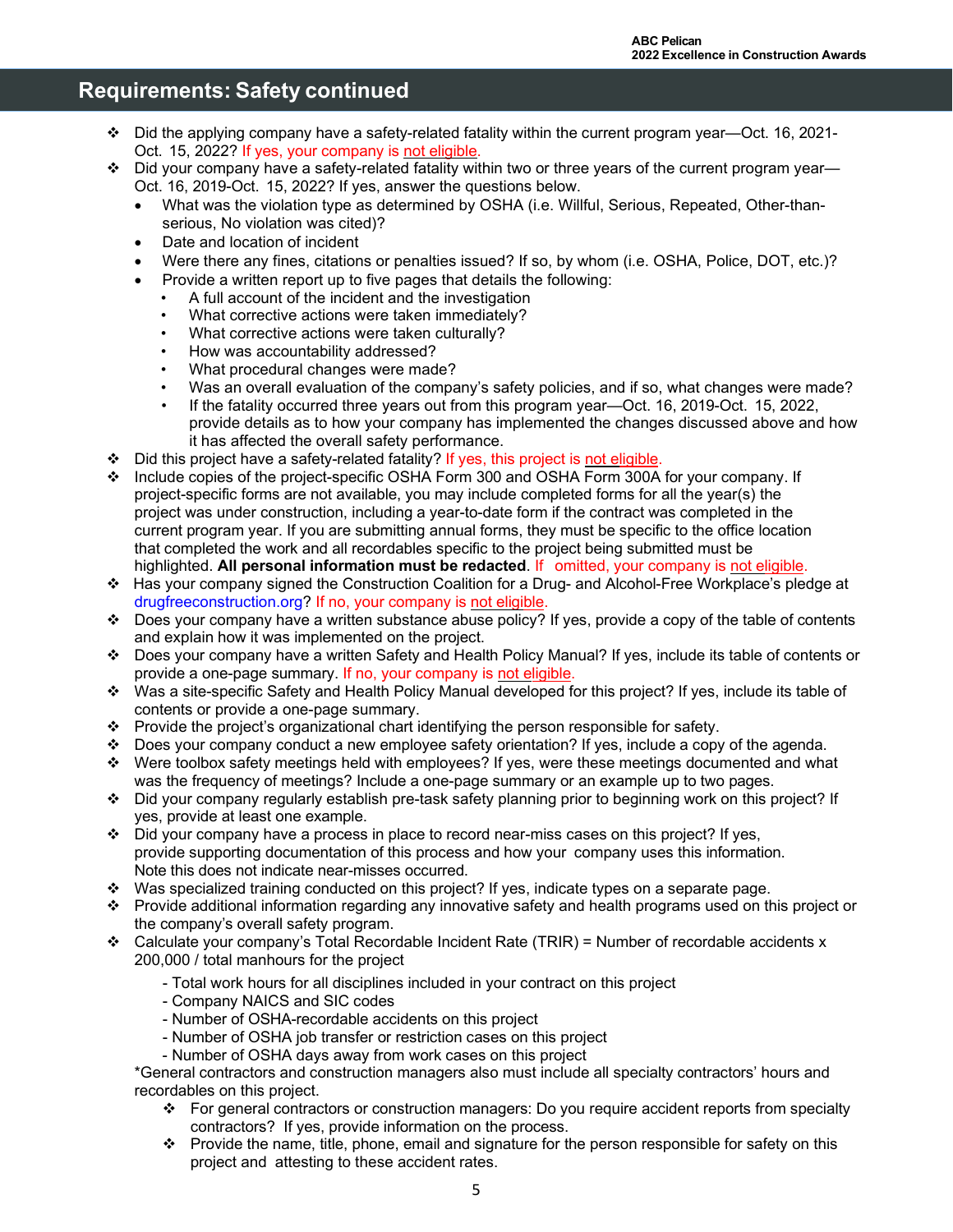## **Requirements: References (10 points)**

Include up to 10 letters of recommendation from third-parties involved with the project, such as the owner and design team. If the owner is unable to provide a letter of recommendation due to company policy, upload a letter from the owner on their letterhead stating they are unable to provide a reference (this letter will qualify for only five points). PDF format is required.

**General contractors** *must* submit letters from at least the owner (or the general contractor's prime contracting entity, if not the owner) and the architect. If submitting in an industrial category, general contractors must submit letters from at least the owner (or the general contractor's prime contracting entity).

**Specialty contractors** *must* submit a letter from at least the general contractor. If not working under a general contractor, specialty contractors must submit a letter from at least the owner. Second- and third-tier subcontractors must at least submit a letter from their prime contracting entity.

Letters will be assessed for their level of quality (content and position of author). In some cases, a single letter could earn the maximum number of points; however, additional letters are highly recommended.

# **Opportunities: Supplemental Materials (2 points)**

Provide any miscellaneous supporting materials such as diagrams and other graphics, media coverage, other awards and promotion, aerial or drone footage, BIM, 3D scans and/or CAD drawings. You may upload up to five single pages. The five pages may be in one file, or up to five separate files. Video files should not exceed two minutes.

## **Opportunities: Accredited Quality Contractor (AQC) (2 points)**

If your company has achieved ABC's Accredited Quality Contractor (AQC) credential in the current program year, upload a PDF copy of the company certificate. If necessary, a copy of the certificate may be requested by emailing [aqc@abc.org.](mailto:aqc@abc.org) Please note that requests will be processed in the order in which they are received; be sure to put your request in early.

The AQC credential is not required to submit for an Excellence in Construction award.

For more information about the AQC program, visit abc.org/aqc or email [aqc@abc.org.](mailto:aqc@abc.org)

# **Opportunities: STEP Safety Management System (2 points)**

If your company is a STEP participant, upload a PDF copy of the company certificate(s) from this year, as well as any year(s) the project was performed.

If your company does not have an electronic copy of your STEP certificate(s), contact [eic@abc.org.](mailto:eic@abc.org) Please note that requests will be processed in the order in which they are received; be sure to put your request in early.

STEP participation is not required to submit a project for an Excellence in Construction Award.

For more information about STEP, click [here](http://www.abcpelican.org/step.html) or email kblanchard@abcpelican.com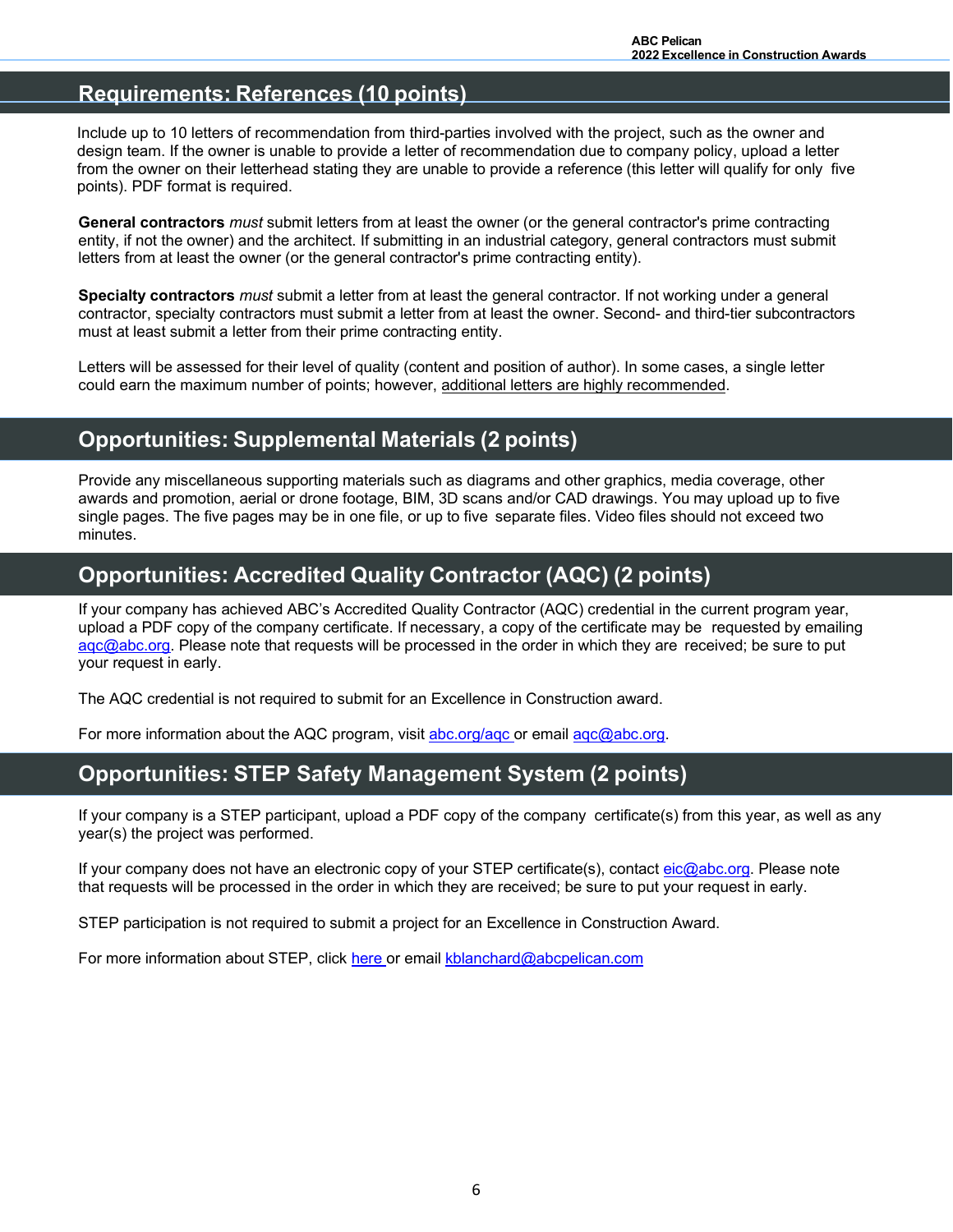# **Social Media & Entry Samples**

#### **Social Media**

ABC Pelican promotes EIC winners on social media (e.g. Facebook, LinkedIn, Instagram and Twitter). A photo from the entry is typically included, with the company name, project name and category. The projects are generally featured after the awards gala and throughout the program year.

#### **Entry Sample Release**

Members often request samples of EIC applications. In order to assist those applying for the first time in future years, we would like to have winning samples available. If your project is awarded, can ABC Pelican share your project narrative and/or contracted scope with future year applicants and on the EIC webpage?

## **Project Entry Qualifications, Rights and Agreement**

\*All applicants are required to sign off on the following releases.

#### **Property**

All entries become the property of Associated Builders and Contractors (ABC) Pelican Chapter.

#### **Entry Category Reassignment**

ABC Pelican reserves the right to change an entry's original category if it determines that a project's opportunity to win will be enhanced with a different category. ABC Pelican also reserves the right to redistribute the contract volume levels within a category.

#### **Grant of Rights**

The applicant hereby grants to ABC Pelican the following non-exclusive rights: the right to reproduce and distribute copies of the work throughout the year as part of the competition materials described above, including the right to reprint the work, or any part thereof, whenever necessary and to license the use of the work, or any part thereof, in any medium or form of communication; and the right to use the applicant's name, photographs and biography in connection with the work. The applicant reserves all rights not specifically granted herein.

#### **Safety Provision**

No project that involves a prime, multi-prime, subcontractor or any trade-related work (regardless of the type of contract) with a safety-related fatality is eligible for an award.

#### **Warranty**

The applicant warrants that the work is original, that its publication will not infringe on the rights of others, and that it has the full power to make this grant.

#### **Notification and News Releases**

ABC Pelican Excellence in Construction Award winners will be notified within weeks of the September judging process. News releases will be held until before the awards ceremony takes place in December 2022 in Baton Rouge. Until that time, the winners' information is embargoed. **We ask that all notified winners please refrain from sharing the win until after winners are announced at the banquet.** ABC Pelican can provide winners with a news release and photograph(s) upon request following the awards banquet.

#### **Applicant Agreement**

I understand the entry fee is non-refundable.

I hereby give permission to Associated Builders and Contractors (ABC) Pelican Chapter to use the photographs and any information submitted to the ABC Pelican Excellence in Construction Awards competition in ABC awards materials, including presentations and printed matter, as well as promotional materials and news releases.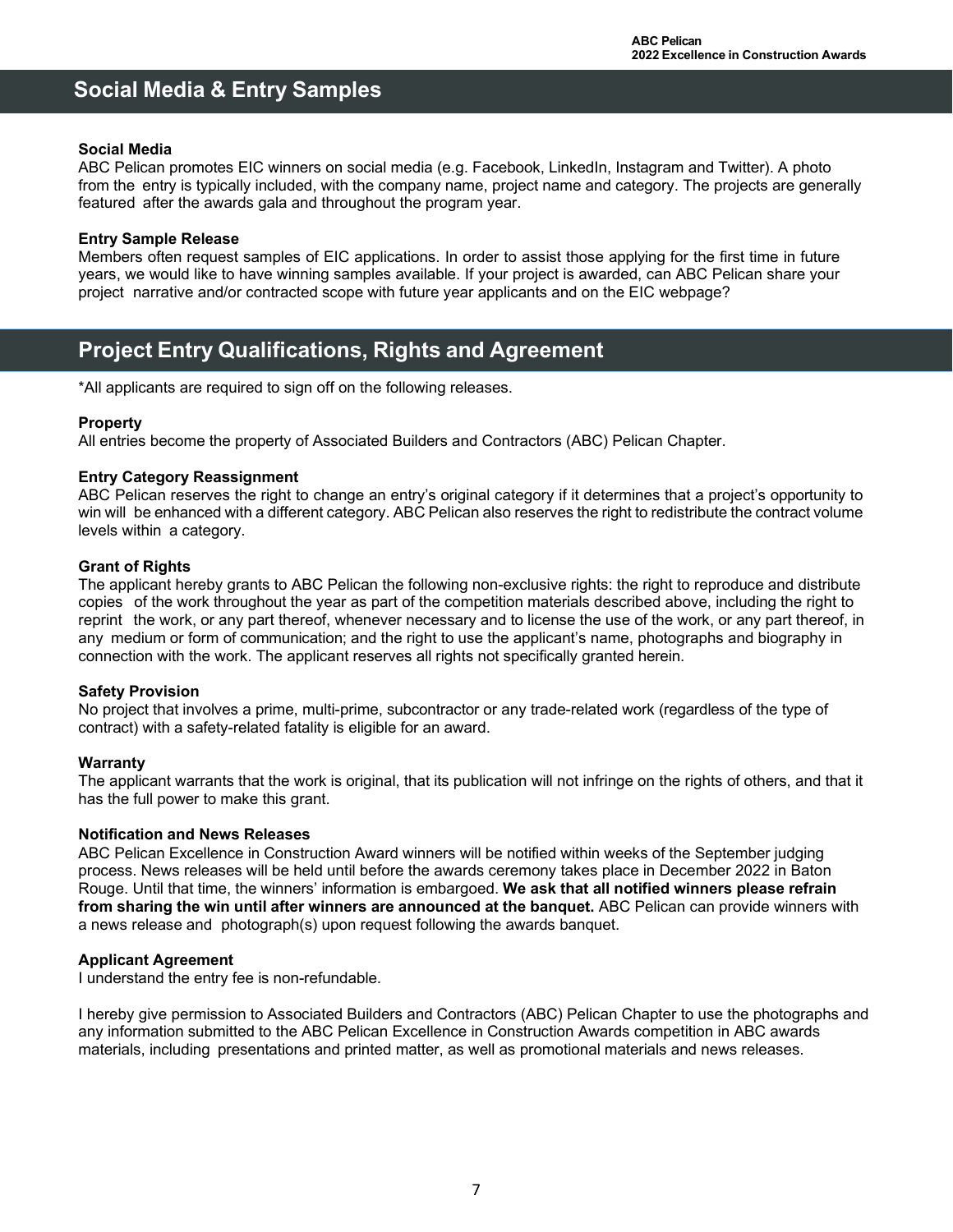## **Project Award Category Form – General Contracting/Construction Management**

You may select only ONE category indicating the dollar amount of the contract for the project.

ABC reserves the right to change an entry's original category if it determines that a project's opportunity to win will be enhanced in a different category. ABC also reserves the right to redistribute the contract volume levels within a category.

### **Mega-Projects**

All projects regardless of type More than \$100 million

#### **Commercial**

Office buildings, banks, retail facilities, hotels and mixed-use Less than \$5 million \$5 to \$10 million \$10 to \$25 million \$25 to \$100 million

#### **Community / Public Service**

Philanthropic projects that enhance the community, using substantial resources donated by the contractor All contract amounts up to \$100 million

#### **Federal Government / Military**

All projects owned by the federal government, with the exception of transportation infrastructure and utilities

Less than \$10 million \$10 to \$100 million

## **Health Care**

Hospitals, assisted living, nursing homes and other licensed medical facilities Less than \$10 million \$10 to \$25 million \$25 to \$100 million

## **Historical Restoration / Renovation**

Restoration of buildings registered as historical, or eligible to be registered as historical Less than \$25 million

\$25 to \$100 million

#### **Industrial**

Manufacturing plants and facilities, refineries and similar types of construction Less than \$5 million \$5 to \$15 million \$15 to \$25 million \$25 to \$100 million

#### **Infrastructure: Heavy**

Streets, highways, parks, dams and bridges All contract amounts up to \$100 million

#### **Institutional**

Projects owned by schools, churches and local governments, with the exception of health care facilities Less than \$5 million \$5 to \$10 million \$10 to \$25 million \$25 to \$100 million

#### **Pre-engineered Building**

Institutional, shopping centers, banks and manufacturing plants All contract amounts up to \$100 million

## **Public Works / Environmental**

Water treatment plants and sewage treatment plants All contract amounts up to \$100 million

#### **Renovation**

Non-historical, existing buildings where more than 50 percent of the contracted dollar value was used for renovation or restoration Less than \$4 million \$4 to \$10 million

\$10 to \$100 million

#### **Residential**

Residential, including independent living retirement communities Single-family up to \$100 million Multifamily and condominium up to \$100 million

#### **Special Projects**

Construction not specifically referred to in the prior categories Less than \$2 million \$2 to \$100 million